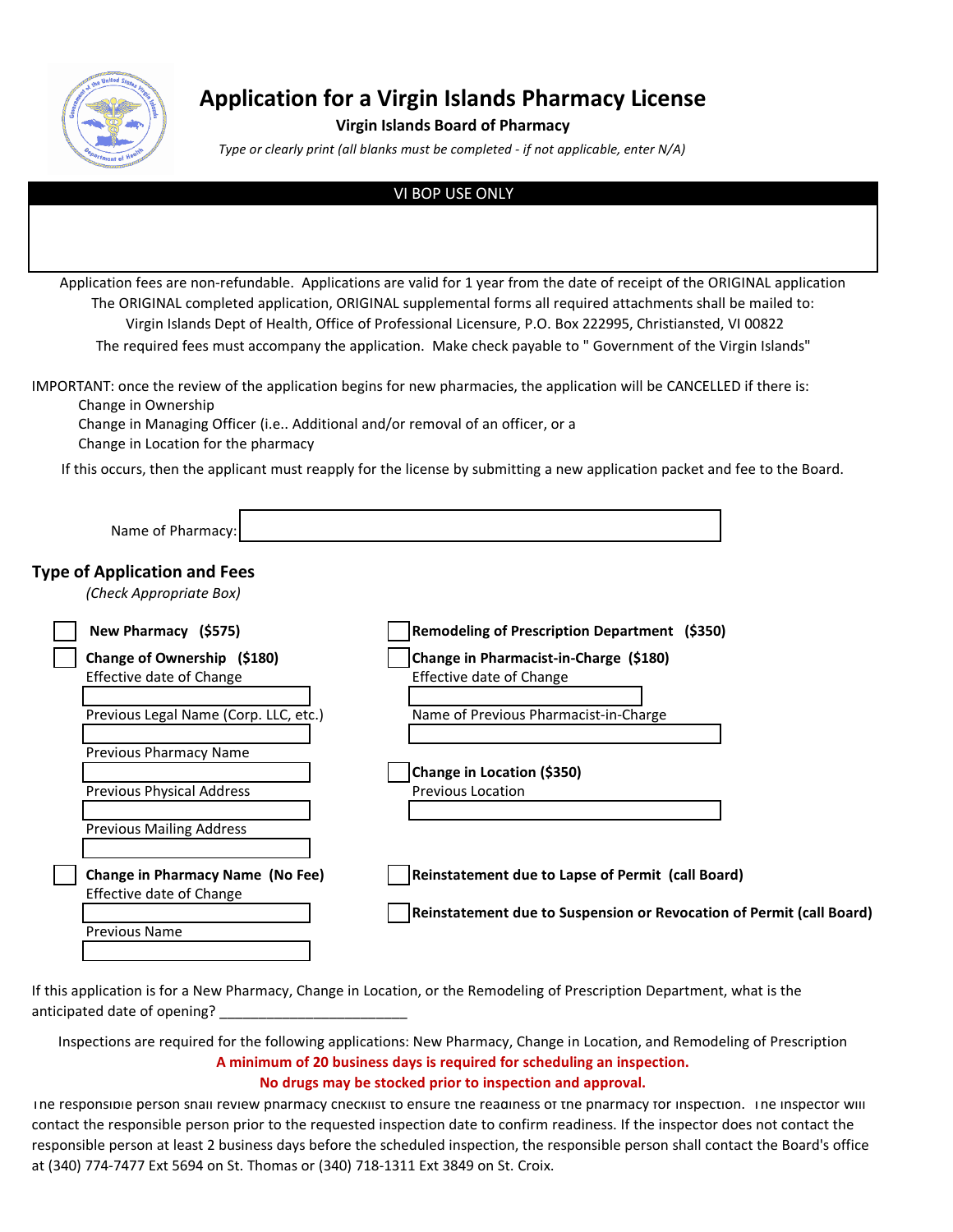# **Pharmacy Information**

## **Contact Information**

| Legal Name (Corp. LLC, etc.)                                                              |              |                                     |
|-------------------------------------------------------------------------------------------|--------------|-------------------------------------|
| <b>Pharmacy Name</b>                                                                      |              |                                     |
|                                                                                           |              |                                     |
| <b>Physical Address</b>                                                                   |              |                                     |
| <b>Street Address</b>                                                                     |              |                                     |
| City                                                                                      | <b>State</b> | Zip Code                            |
|                                                                                           |              |                                     |
| <b>Mailing Address</b>                                                                    |              |                                     |
| <b>Street Address</b>                                                                     |              |                                     |
| City                                                                                      | State        | Zip Code                            |
|                                                                                           |              |                                     |
| <b>Pharmacy Phone Number</b>                                                              |              | Pharmacy Fax Number                 |
|                                                                                           |              |                                     |
| Federal Employment Identification Number (FEIN)                                           |              | <b>DEA Registration Number</b>      |
| <b>Web Address</b>                                                                        |              | <b>Email Address</b>                |
|                                                                                           |              |                                     |
| <b>Type of Ownership</b>                                                                  |              |                                     |
| Corporation                                                                               |              | Limited Liability Company (LLC)     |
| Individual/ Sole Proprietorship                                                           |              | Partnership                         |
| Other (specify): _______                                                                  |              |                                     |
| <b>Type of Pharmacy</b><br>Community - Independent                                        |              | Hospital / Institutional            |
| Community - Multi/Chain                                                                   |              | Other (specify)                     |
| Description of Services - Check All That Apply - Must Indicate at Least 1 Type of Service |              |                                     |
| 24 Hour Service                                                                           |              | Compounding, Non-Sterile*           |
| <b>Closed Door</b>                                                                        |              | Compounding, Office Use             |
| Compounding Sterile, LOW Risk                                                             |              | Home Delivery                       |
| Compounding Sterile, MED Risk                                                             | Infusion     |                                     |
| Compounding Sterile, HIGH Risk                                                            |              | Shipping Prescriptions / Mail Order |
| <b>Inpatient Prescriptions</b>                                                            |              | <b>Veterinary Prescriptions</b>     |
| <b>Outpatient Prescriptions</b>                                                           | Nuclear      |                                     |
| 503B Outsourcing Facility                                                                 |              | Other (specify):                    |
| <b>Pharmacist Administered Immunizations</b>                                              |              |                                     |
|                                                                                           |              |                                     |

*\* Do not check this service if the pharmacy is only reconstituting a manufacturer's NON-STERILE product (e.g., reconstituting an antibiotic suspension)*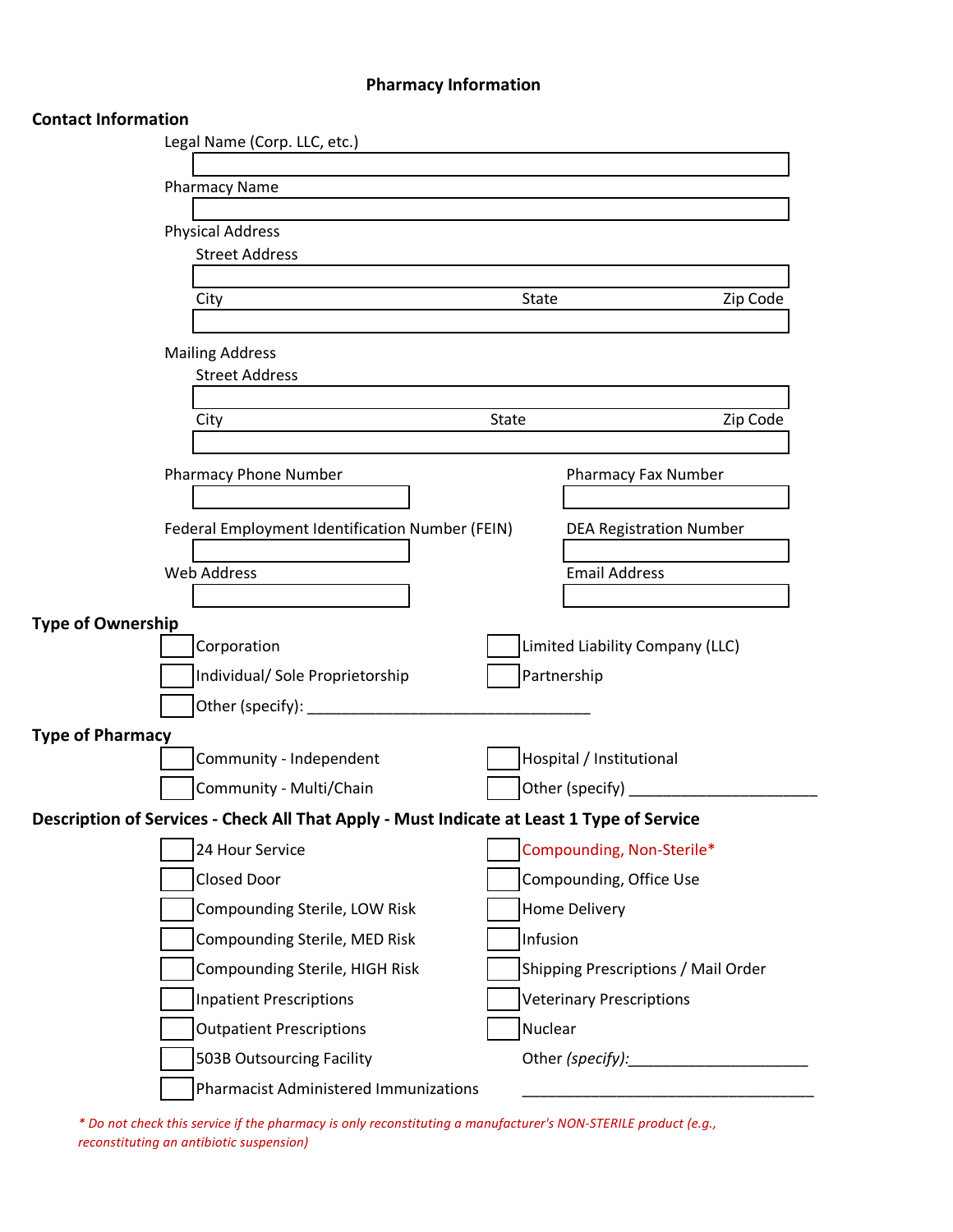## **Pharmacy Hours of Operation**

| (*circle appropriate) | Open       |    | Close      |
|-----------------------|------------|----|------------|
| <b>Sunday</b>         | am / $pm*$ | to | am / $pm*$ |
| Monday                | am / $pm*$ | to | am / $pm*$ |
| Tuesday               | am / $pm*$ | to | am / $pm*$ |
| Wednesday             | am / $pm*$ | to | am / $pm*$ |
| <b>Thursday</b>       | am / $pm*$ | to | am / $pm*$ |
| Friday                | am / $pm*$ | to | am / $pm*$ |
| Saturday              | am / $pm*$ | to | am / $pm*$ |

#### **Staffing Pharmacists**

| Name | License # | Name | License # |
|------|-----------|------|-----------|
|      |           |      |           |
|      |           |      |           |
|      |           |      |           |

#### **Certified Technicians**

| Name | License # | Name | License # |
|------|-----------|------|-----------|
|      |           |      |           |
|      |           |      |           |
|      |           |      |           |
|      |           |      |           |

# **Pharmacist-in-Charge**

| VI. | П<br>cense |  |
|-----|------------|--|
|     |            |  |

Check here if PIC is licensed to practice in any other state or territory? List all other states/territories

By my signature, I acknowledge I am the pharmacist-in-charge of this pharmacy and attest that have read and understand the laws and rules related to this pharmacy.

| Print Name of Pharmacist-in-Charge         |                                   | Signature of Pharmacist-in-Charge | Date      |
|--------------------------------------------|-----------------------------------|-----------------------------------|-----------|
|                                            | <b>Statement of Notary Public</b> |                                   |           |
| Subscribed and sworn before me this day of |                                   |                                   |           |
| Notary Public                              |                                   |                                   | Seal Here |
| My commission expires:                     |                                   |                                   |           |